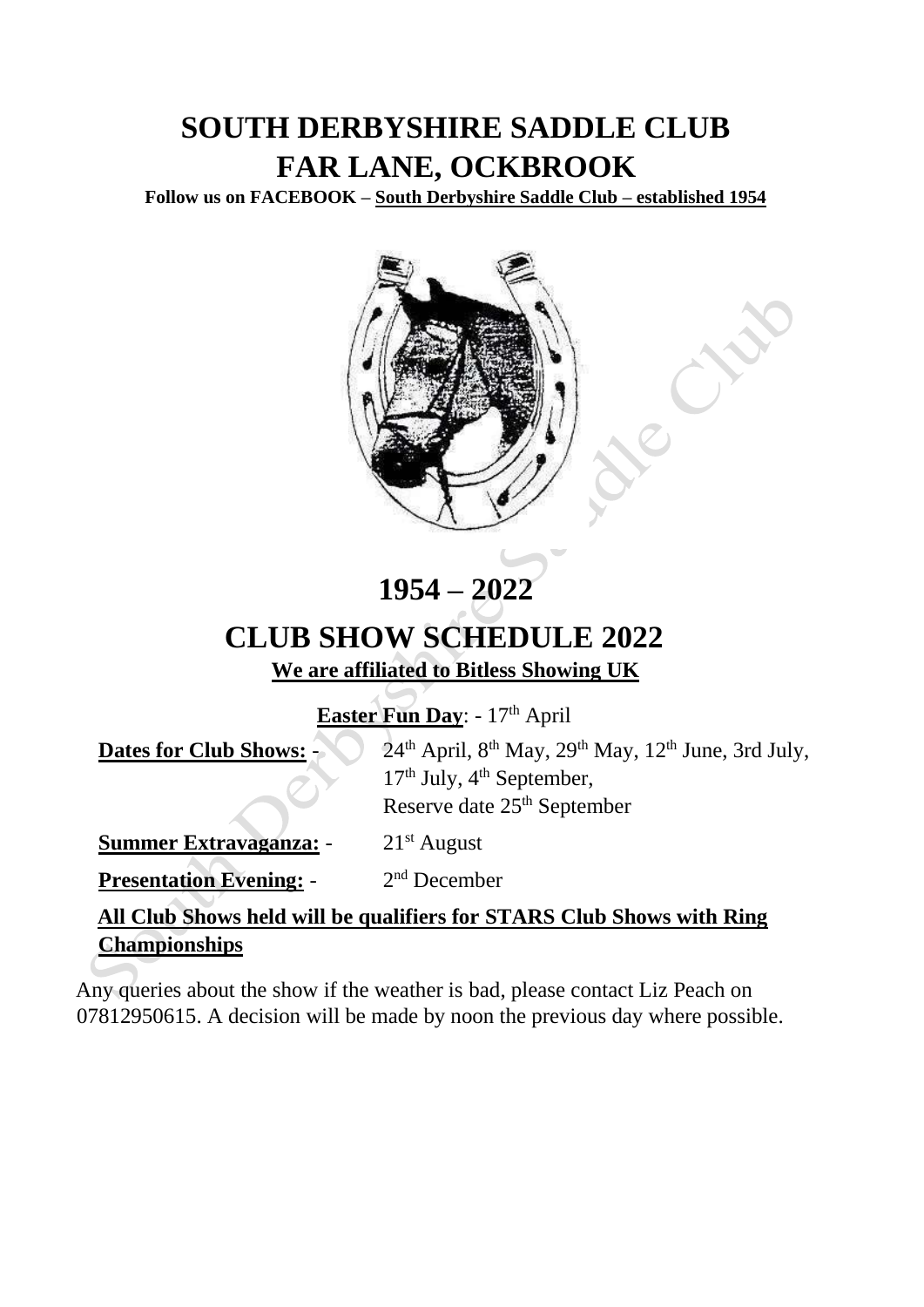# **STARS Champion of Champions**

Our Riding Club is affiliated to STARS – Showing Teams and Rising Stars. How to qualify:

- You have to be a South Derbyshire Saddle Club Member in 2022 to qualify.
- Qualification will be taken from points accrued over the season which give rise to our Champion, Reserve or  $2<sup>nd</sup>$  Reserve for each of the qualifying classes. Should the Champion be unable to attend the STARS finals then we can offer the place to the Reserve, followed by the 2nd Reserve.
- South Derbyshire Saddle Club will send the results after the final club show in September then STARS will post a golden ticket to the qualifying competitors.
- An exhibit may compete in more than one section at the Championships providing that they meet the criteria above for each section.
- No change of combination of horse/pony rider/handler is permitted from that which qualified through South Derbyshire Saddle Club. Should any horse/pony be sold before this competition takes place the qualification will be offered to the next eligible exhibit (Res,  $/2<sup>nd</sup>$  Res).
- No horse/pony can compete at STARS if they have qualified for HOYS in the current year.
- You have to attend at least 3 of South Derbyshire Saddle Club "Club" shows.
- Classes marked with a star are qualifiers for STARS  $\lambda$ .
- Aintree are now running on a 6-month rule for vaccination so please make sure your horse is up to date if you are planning to compete this year.

## **The STARS final will be held at Aintree, Liverpool.**

# **17th – 20th November 2022**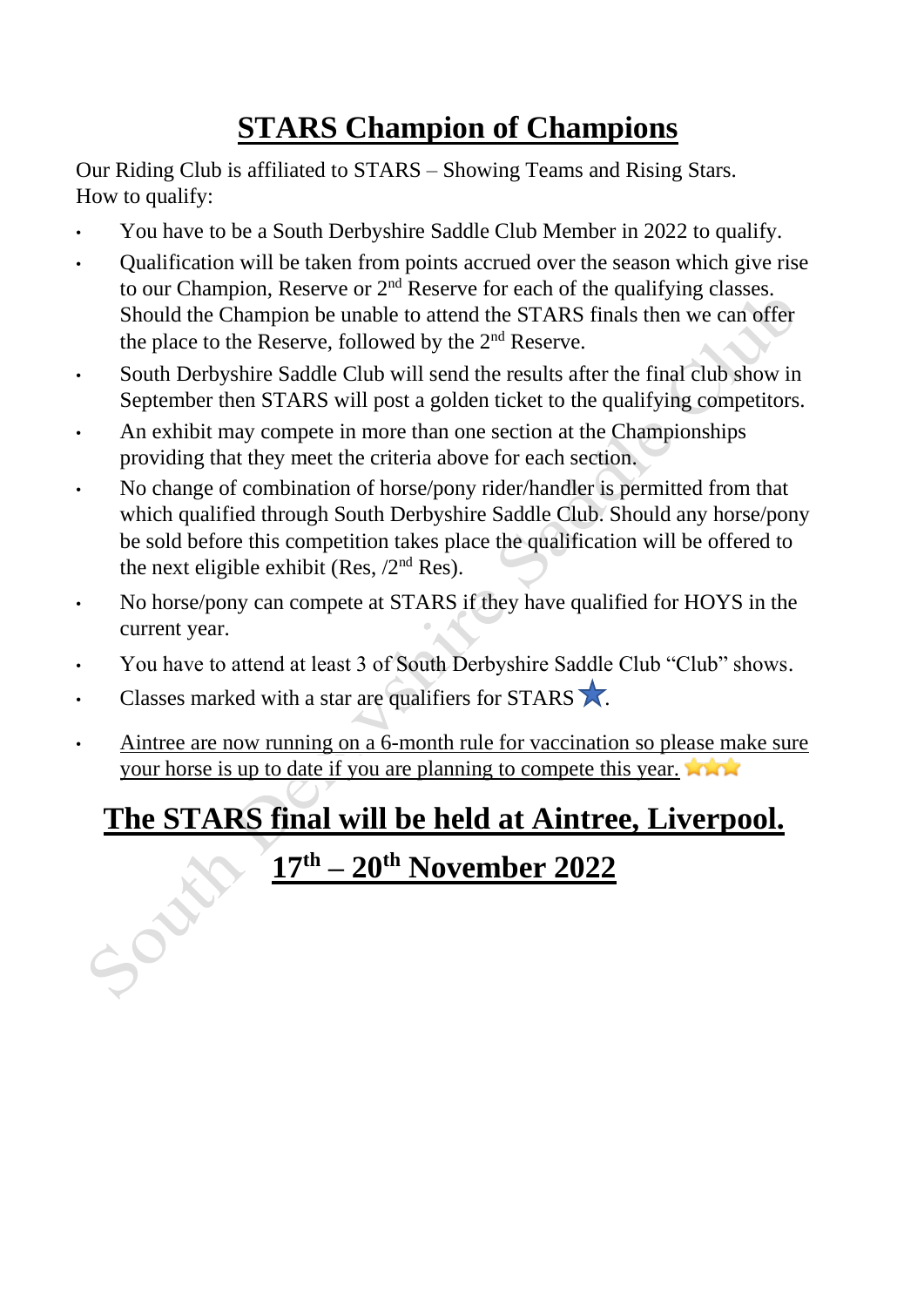## **NORTHERN LIGHTS SHOWING 2022 MASTERS CHAMPIONSHIPS**

## **to be held at Arena UK, Grantham, Lincs NG32 2EF on 3 rd July 2022**

Our Riding Club is affiliated to the Northern Lights Showing 2022 Masters Championships - Section for Grassroots, Novices & Open Riders so something for all.

For more information go to: - [www.northernlightshowing.co.uk](http://www.northernlightshowing.co.uk/)

## **ESUK to be held at Arena UK, Grantham Lincs, NG32 2EF on 28th July - 31 st July 2022.**

Our Riding Club is affiliated to Equine Sports UK (ESUK) Grassroots Championship.

For more information go to: - [www.equinesportsuk.com](http://www.equinesportsuk.com/)

## **Concours D'Elegance Great Britain to be held at Arena UK, Grantham Lincs NG32 2EF on 4th September 2022**

Our Riding Club is affiliated to Concours D'Elegance Great Britain

For up-to-date information telephone the secretary on 07960 107 111 or go to: [www.eqconcoursgb.com](http://www.eqconcoursgb.com/)

How to qualify

First, second and third placed horses/ponies not already qualified in eligible classes will qualify for the Champion of Britain Title classes.

If a horse/pony has already qualified, cards may be handed down to 6th place at judge's discretion.

Each qualified horse/pony will receive a qualification card in the ring which will enable the owner to enter the Championship Show, provided the owner and rider/handler are, or become registered with the Concours d'Elegance Society within 21 days of the qualifying show. No horse registration is required.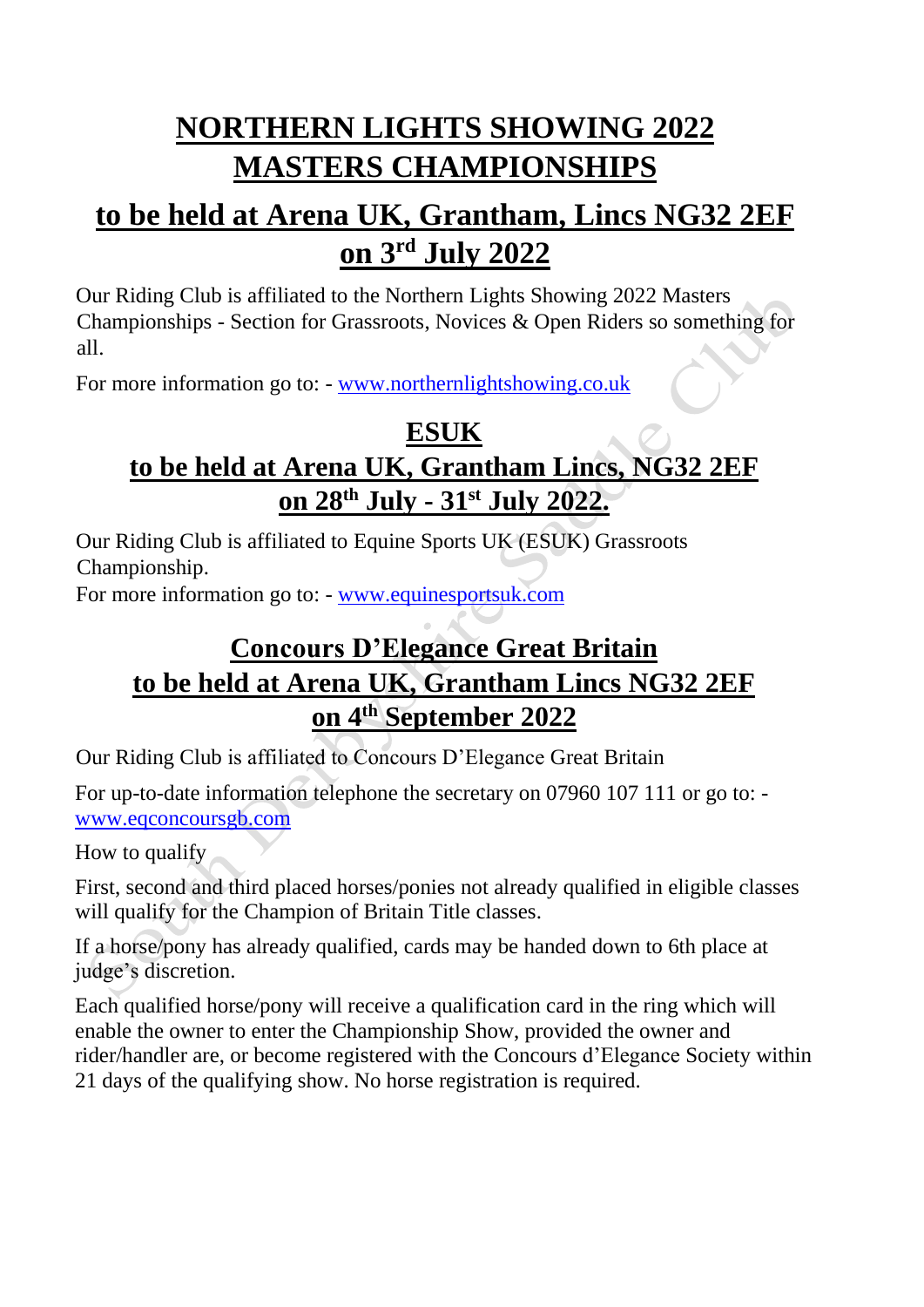## **Times shown in the schedule may be subject to change but NO classes will start before their "not before" time**

### **SHOWING RING NOT BEFORE 9.45 AM**

- 1. Tack & Turnout Open to all (STARS Class 19)
- 2. Nervous & Novice Open to all, **unless placed in this class in a previous season,** including lead rein competitors but must do class off the lead rein). (Can have assistance in the ring. Walk only in the "go round" NO canter in individual show. **Cannot go in any other showing classes unless on lead rein.**
- 3. Beginners Showing for riders wanting experience in showing **not to have been placed 1st or 2nd in any showing classes in previous seasons**. Walk and trot only in "go round", canter in individual show if confident enough but not a requirement.
- 4. Style & Appearance Lead rein/ 11years & under snaffle bridles only) (STARS L/R Plaited 4 – 9 years Class 20 Plaited First Ridden Not exc 128cm Class 21)
- 5. Style & Appearance not exc. 14.2hh (STARS Plaited pony Class 24)
	- 6. Style & Appearance exc. 14.2hh (STARS Plaited Horse Class 25)
		- 7. Concours D'Elegance any height to be ridden astride or side saddle

#### **The Highest placed Arab in classes 4 & 5 throughout the season will go forward to the STARS Ridden Arab class**

**Ridden Showing Championship 1 open to anyone placed 1st or 2nd in any of the** 

**Ridden Showing classes 2 - 7**

## **SHOWING RING NOT BEFORE 11.30 A.M.**

 $\frac{1}{2}$ 

- 8. Ridden Mountain & Moorland- Lead rein/11 years & under (STARS M&M L/R 4 – 9 years Class 22 +First Ridden Not exc 128cm Class 23)
- 9. Ridden Mountain and Moorland any height includes part-bred (STARS Ridden Small Breeds Class 15 + STARS Ridden Large Breeds Class 14)
	- 10. Ridden Coloured any/height/breeding/traditional/plaited or hogged (STARS Ridden Plaited Coloured Class 29 + STARS Ridden Native, Cob, Traditional type Coloured Class 30)
- 11. Ridden Cob Type hogged and trimmed or natural (STARS Ridden Show Cob Class 28)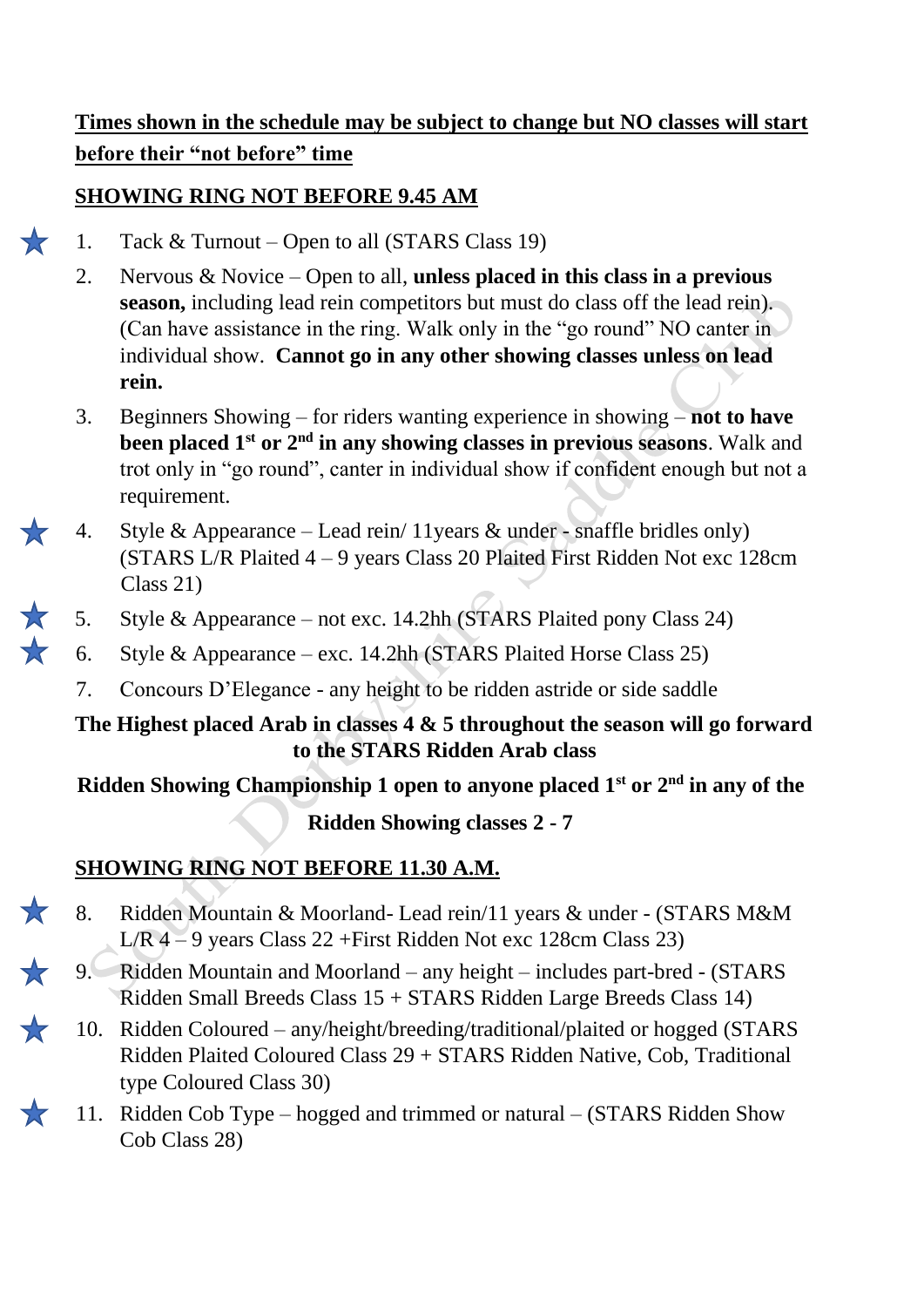- 12. Ridden Hunter any age/height/breeding (STARS Show Hunter Pony plaited 77 Not exc 153cm Class 26 + STARS Ridden Hunter Horse plaited Exc 153cm Class 27)
	- 13. Ridden Retrained Race Horse (STARS Class 18)
	- 14. Ridden Veteran (Horse/pony 15yrs & over) (Proof of age may be required) - (STARS Veterans Ridden 14 -19 years Class 16 Veterans 20 years+ Class17))
		- 15. Riding Club Horse/Pony-will split if sufficient entries (will include one small jump and an obstacle) - (STARS Riding Club Pony not exc 148cm includes a jump up to 60cms Class 8 + STARS Riding Club Horse exc 148cm includes jump up to 80cms Class 9)

## **Each person may enter each class only once**

**Ridden Showing Championship 2 open to anyone placed 1st or 2nd in any of the Ridden Showing classes 8 -15**

## **FUN CLASSES NOT BEFORE 11.15am**

Open to all. Can be shown In-Hand/Ridden/ or on Lead rein

- 16. Most Handsome Gelding
- 17. Prettiest Mare
- 18. Cutest Combination
- 19. Most like a Thelwell
- 20. Most Appealing Pony/Horse

## **Fun Class Championship open to anyone placed 1st or 2nd in any of the Fun Classes 16 - 20**

## **RIDEABILITY START 10.00 A.M. – 1.00 P.M.**

## **(Competitors may enter at any time during this period)**

Competitors will be asked to ride the Horse/Pony incorporating disciplines that will be at the judge's discretion.

- 21. Rideability Lead Rein (STARS L/R Equitation Class 4 9 years Class 13)
- 22. Rideability 11 years & under (STARS First Ridden Equitation Class 12)
- 23. Rideability 12 -15 years (STARS Junior Equitation Class 11)
- 24. Rideability 16 years and over (STARS Senior Equitation Class 10)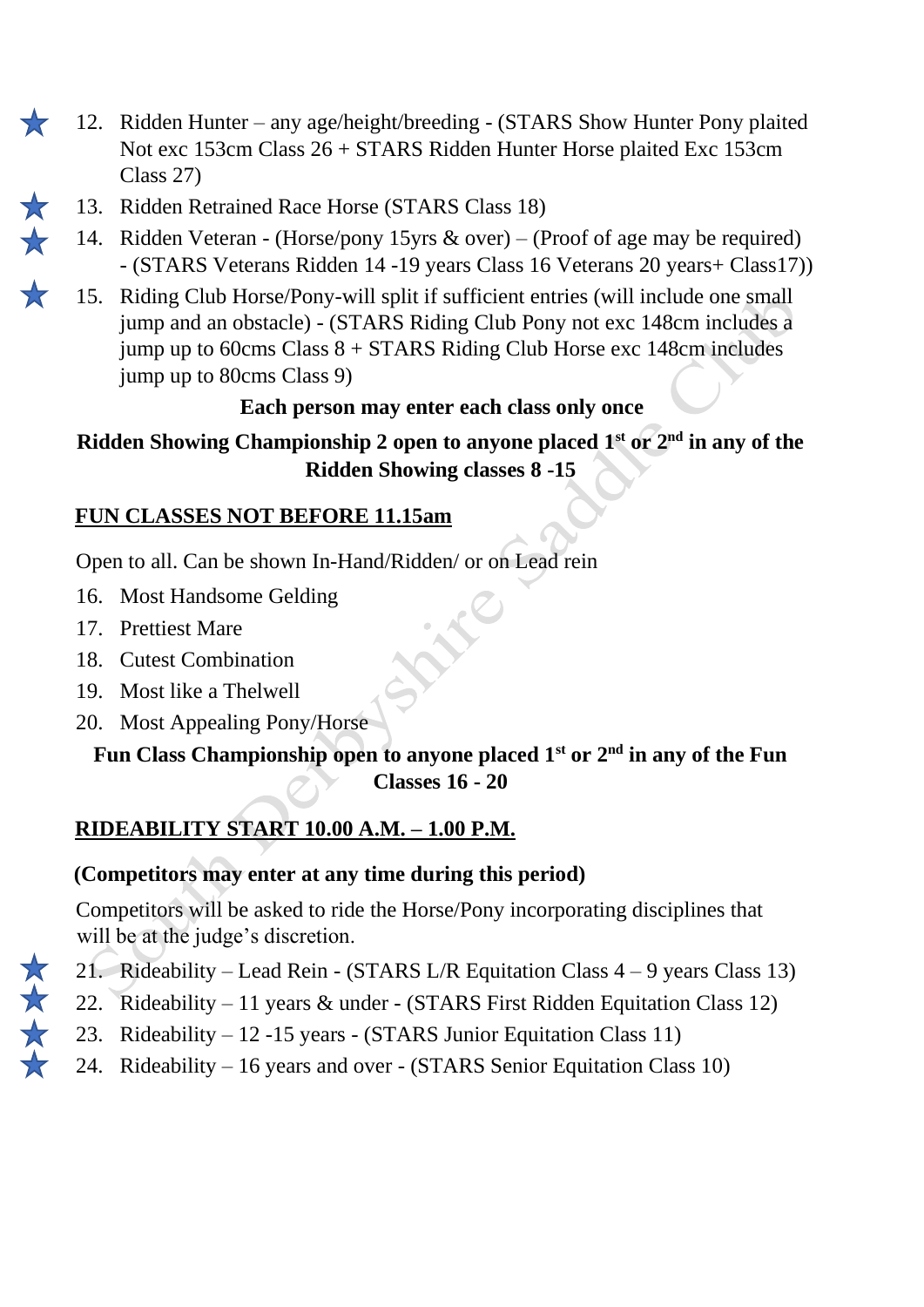### **WORKING HUNTER - NOT BEFORE 10.30 A.M.**

Working Hunter classes will consist of 2 phases – jumping and showing. The jumping course will consist of at least 5 fences, all of a hunting type, built from rustic material and as substantial as possible. Penalties are as follows:

| $1st$ Refusal       | 15 penalties |
|---------------------|--------------|
| $2nd$ Refusal       | 20 penalties |
| 3rd Refusal         | Elimination  |
| Each knockdown      | 10 penalties |
| Fall of horse/rider | Elimination  |

A complete turnaround or resistance is judged as a refusal. No schooling whips. No combination of horse and rider may enter more than two classes. A person may enter each class only once.

- 25. Working Hunter Lead rein. Jumps up to 30cms short course (STARS L/R WHP not exc 128cm not have attained their  $10<sup>th</sup>$  birthday Class 6 jumps up to 30cms & Tiny Tots LR not to have attained their  $10^{th}$  birthday jumps up to 40cms Class 7)
	- 26. Working Hunter 11 years & under. Jumps up to 45cms short course
	- 27. Working Hunter Beginners any height. Jumps up to 45cms
- 28. Working Hunter any height. Jumps up to 55cms
- 29. Working Hunter any height. Jumps up to 65cms (STARS Open 65cm WHP 133cm & under (plaited or hogged) Class 1 + STARS M&M Small Breed 60cm Class 4)
- 30. Working Hunter any height. Jumps up to 75cms (STARS WHP Exc 133cm but not exc 153cm (plaited or hogged) jumps up to 75cms Class 2 + STARS M & M large breeds exc 133cms jumps up to 75cms Class 5)
- 31. Working Hunter any height. Jumps up to 85cms (STARS WH Exc 153cm Class 3 – please note jumps up to 90cms)

**Working Hunter Championship – open to anyone placed 1st or 2nd in any of Working Hunter Classes 25 - 31**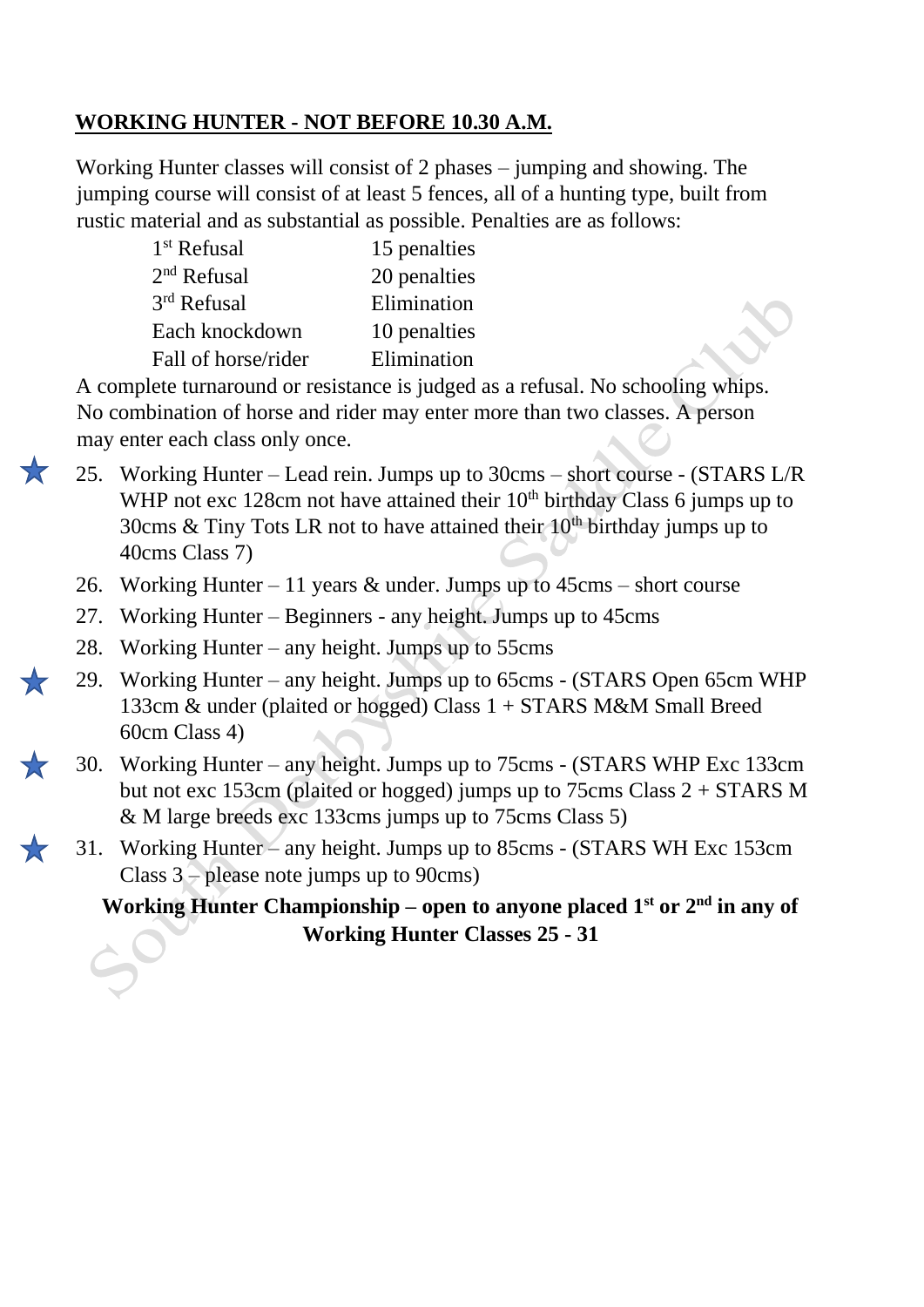## **DRESSAGE START 11.00 A.M. – 14.00P.M.**

Competitors can enter two classes only i.e. Lead Rein/Intro, Intro & Beginners/Beginners & Prelim or Prelim & Novice Dressage on any horse/rider combination.

- 32. Lead Rein Dressage
- 33. 11 years & under (Intro A all year)
- 34. Intro Dressage (Adult & Junior)
- 35. Preliminary Dressage (Adult & Junior)
- 36. Novice Dressage (Adult & Junior)

### **DRESSAGE TESTS**

South

|                      | . Preliminary Dressage (Adult $&$ Junior) |        |        |
|----------------------|-------------------------------------------|--------|--------|
|                      | Novice Dressage (Adult & Junior)          |        |        |
| <b>RESSAGE TESTS</b> |                                           |        |        |
|                      |                                           |        |        |
| Date                 | Intro                                     | Prelim | Novice |
| $24th$ April         | $\mathbf{A}$                              | 1      | 27     |
| 8 <sup>th</sup> May  | $\mathbf{A}$                              | 14     | 30     |
| $29th$ May           | $\mathbf C$                               | 18     | 34     |
| $12th$ June          | $\overline{C}$                            | 12     | 28     |
| 3rd July             | $\overline{B}$                            | 15     | 27     |
| $17th$ July          | B                                         | 19     | 34     |
| $21st$ August        | $\mathbf{A}$                              | 17A    | 24     |
| $4th$ September      | B                                         | 19     | 30     |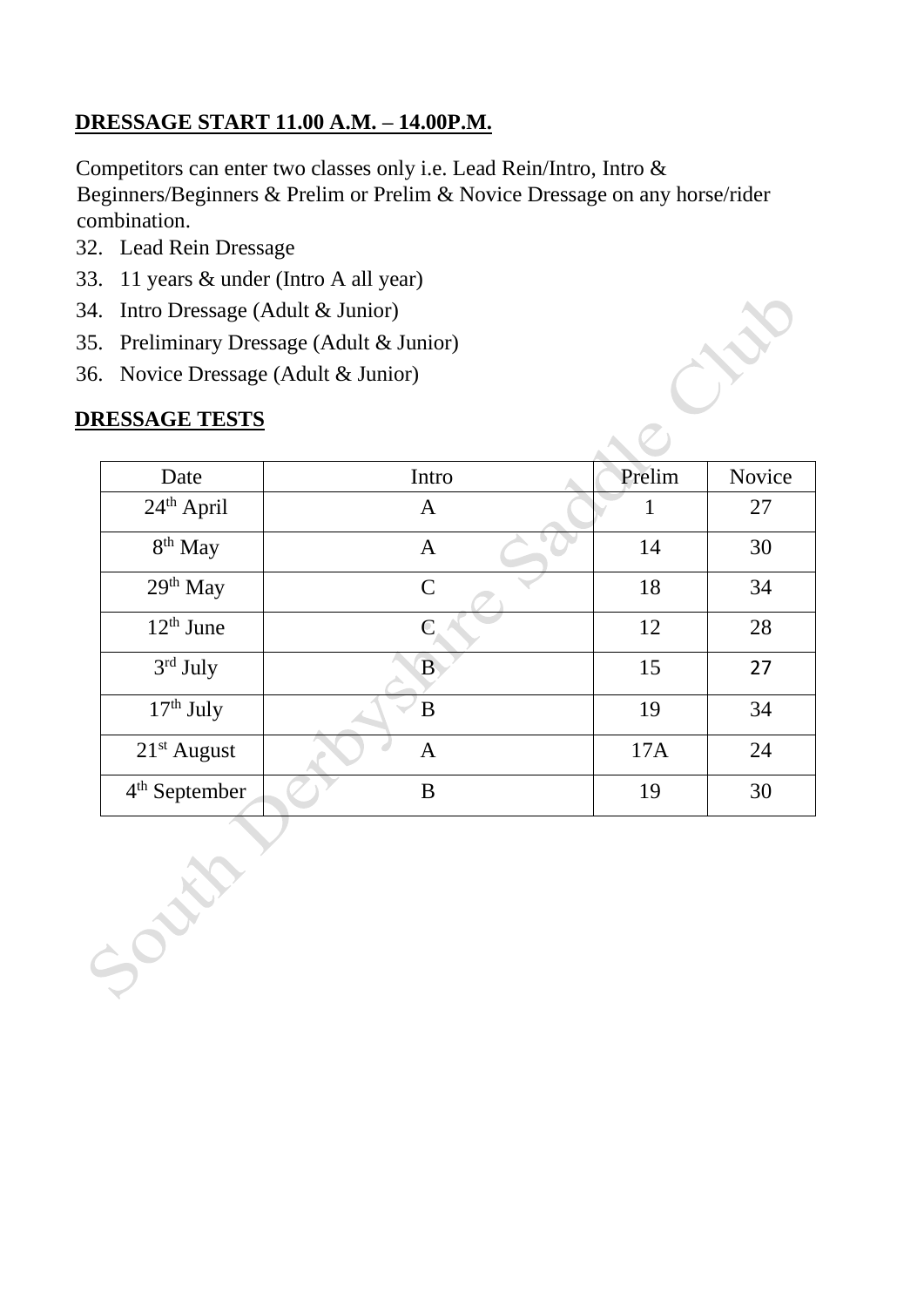**SHOW JUMPING CLASSES -** Horses/ponies can only enter 2 show jumping classes (not to include cross pole jumping).

## **SCORING**

| $1st$ & $2nd$ refusal   | 4 faults each |
|-------------------------|---------------|
| 3 <sup>rd</sup> refusal | Elimination   |
| Each knockdown          | 4 faults      |
| Fall of horse/rider     | Elimination   |

A complete turnaround is judged as a refusal. Resistance is judged as a refusal and where resistance is for more than 1 minute the competitor will be eliminated. Competitors who start before the starting bell/whistle has been sounded will be eliminated. Course error will also result in elimination.

### **SHOW JUMPING SMALL RING (MINIMUS) NOT BEFORE 12.00 noon**

- 37. Show Jumping Tiny Tots Lead Rein (5yrs & under) jumps up to 15cm
- 38. Show Jumping Nervous and Novice jumps up to 20cms Open to all. Can be assisted in the ring (Lead rein competitors can enter this class but it must be jumped off lead rein)
- 39. Show Jumping Lead Rein  $(6 9yrs)$  jumps up to 30cms
- 40. Show Jumping 11 years & under jumps up to 45cms
- 41. Cross Pole jumps up to 45cms
- 42. Show Jumping Pairs jumps up to 45cms

#### **Minimus will be open throughout the day as announced**

#### **SHOW JUMPING – MAIN RING NOT BEFORE 12.00 noon**

- 43. Show Jumping Beginners any height jumps up to 45cms (A combination may only enter this class if they have not won or been runner up in a previous season).
- 44. Show Jumping any height jumps up to 55cms
- 45. Show Jumping any height jumps up to 65cms
- 46. Show Jumping any height jumps up to 75cms
- 47. Show Jumping any height jumps up to 85cms

#### **Classes may be split if sufficient entries**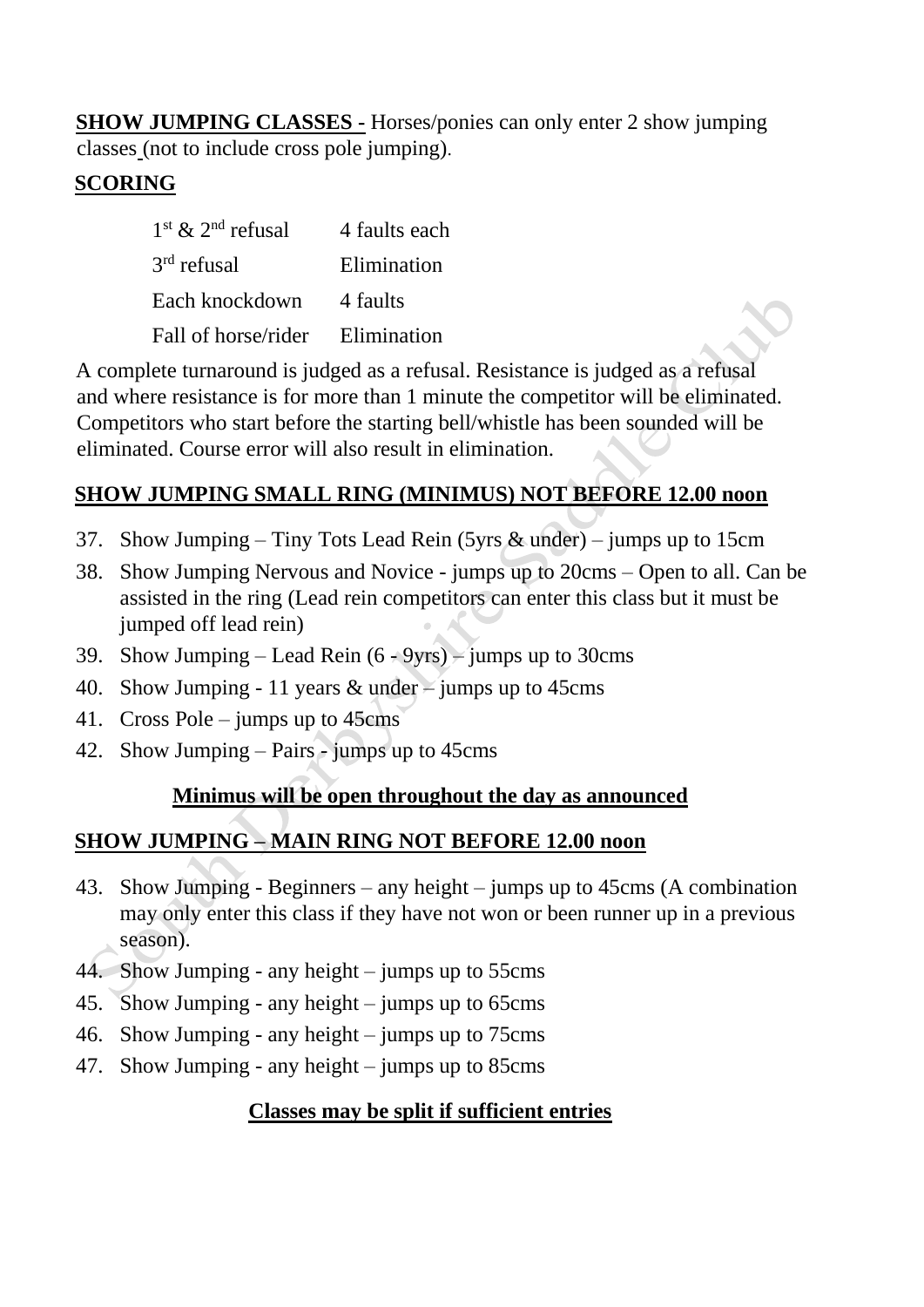### **GAMES SECTION – RULES**

Each pony may be ridden only once in each age group

- a. Each rider may enter no more than one pony in each game
- b. Any combinations of horse  $\&$  rider, which have qualified to do so, may ride in a final ride off

 $\overline{C}$ 

- c. Ponies in lead rein games must not exceed 13.2hh
- d. The leader in lead rein games must be 14 years or over
- e. No spurs or whips will be allowed in the games
- f. Walk or trot only in 5 years and under
- g. All general rules will apply
- h. The wearing of body protectors is recommended<br> **GAMES NOT BEFORE 2.00 P.M.**<br>
48. Games lead rein 5 vectors<br>
49. Games

### **GAMES NOT BEFORE 2.00 P.M.**

- 48. Games lead rein 5 years and under
- 49. Games lead rein  $6 9$  years
- 50. Games 11 years and under
- 51. Games  $-12 15$  years
- 52. Games 16 years and over

## **HANDY PONY 11.00 - 2.00 P.M.**

- 53. Handy Pony– lead rein 5 years and under
- 54. Handy Pony– lead rein 6 9 years
- 55. Handy Pony 11 years and under
- 56. Handy Pony  $-12-15$  years
- 57. Handy Pony 16 years and over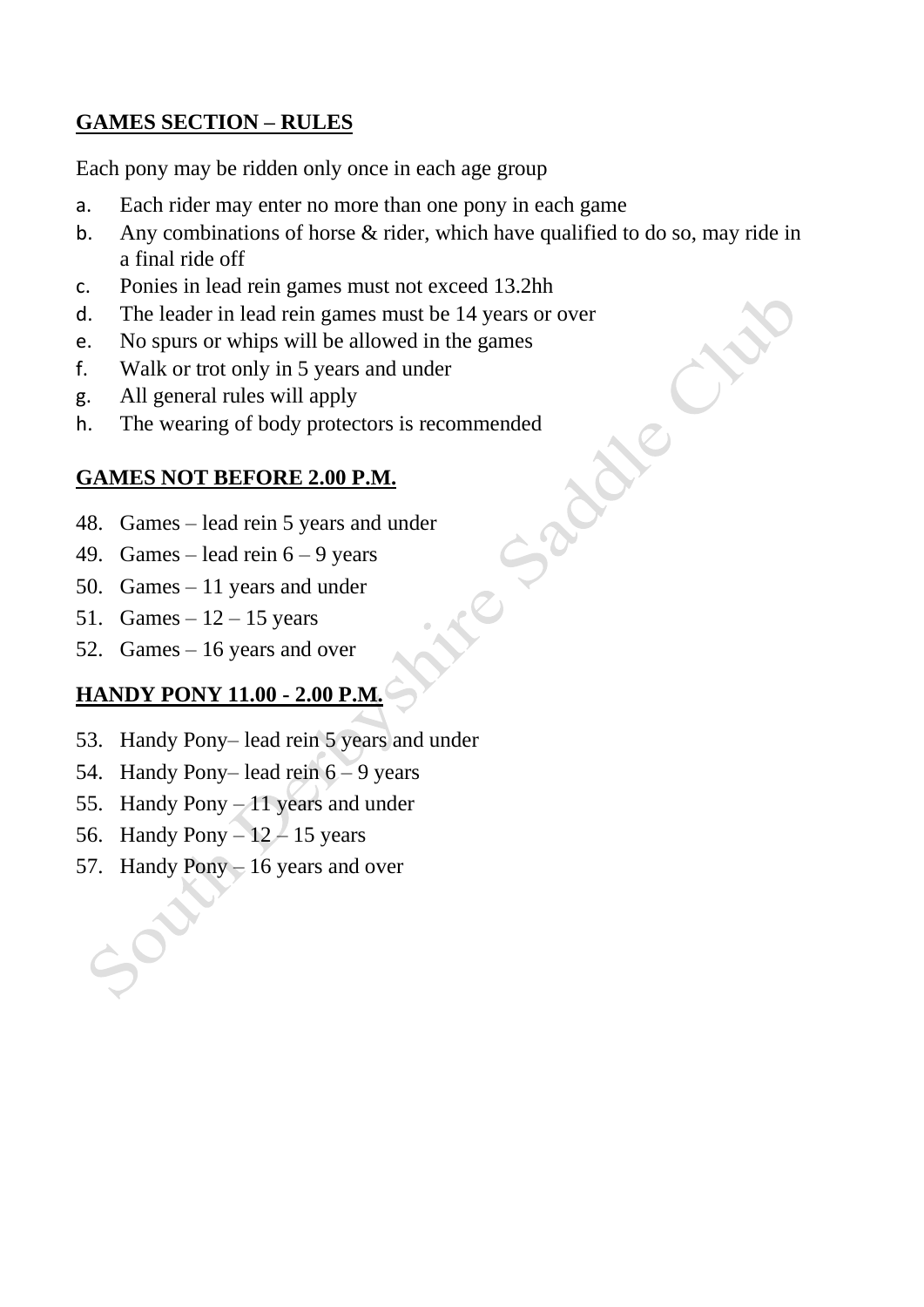### **IN-HAND NOT BEFORE 1.00 P.M.**

- 58. In Hand Concourse D'Elegance
- 59. In Hand Young Handler Leader 9 years and under (STARS Tiny Tots Handler Class 33 (Handler 4-7 years) STARS Child Handler Class 32 (Competitors may be accompanied by an adult)
- 60. In Hand Young Handler Leader 10 16 years (STARS Junior Handler Class 31)
- 61. In Hand Nervous and Novice any breed/height/age. It must be competitors first year as a combination in competitive showing
- 62. In Hand Young Stock any breed -3years and under (STARS Youngstock Class 34)
- 63. In Hand Open Pony/Open Horse any age/colour/breeding (STARS In Hand Plaited Pony Class 36, In Hand Plaited Horse Class 37)
	- 64. In Hand Shetlands/Miniatures will be split if sufficient entries
- 65. In Hand Mountain & Moorland (includes part-breeds) Please note class may be split if sufficient entries (STARS In-Hand Small Breed Class 38+STARS In-Hand Large Breed Class 39)
- 66. In Hand Coloured– any age/height/breeding (STARS In-Hand Coloured Pony  $\mathbf{r}$ Not exc 143cm Class 41 + STARS In-Hand Coloured Horse Exc 143cm Class 42) Alternatives and Dilutes DO NOT qualify for STARS
	- 67. In Hand Cob Type any age (STARS Class 35)
	- 68. In Hand Hunter Type any Age/Height to be shown to type
		- 69. In Hand Retrained Race Horse
	- 70. In Hand Veteran Horses/Ponies 15years & over Proof of age may be required - (STARS In-Hand Veteran Class 40)

Handlers must be of smart appearance at all times in the ring. (See general rules)

**In Hand Championship – Open to anyone placed 1st or 2nd in any of the In-Hand Classes 58 - 70**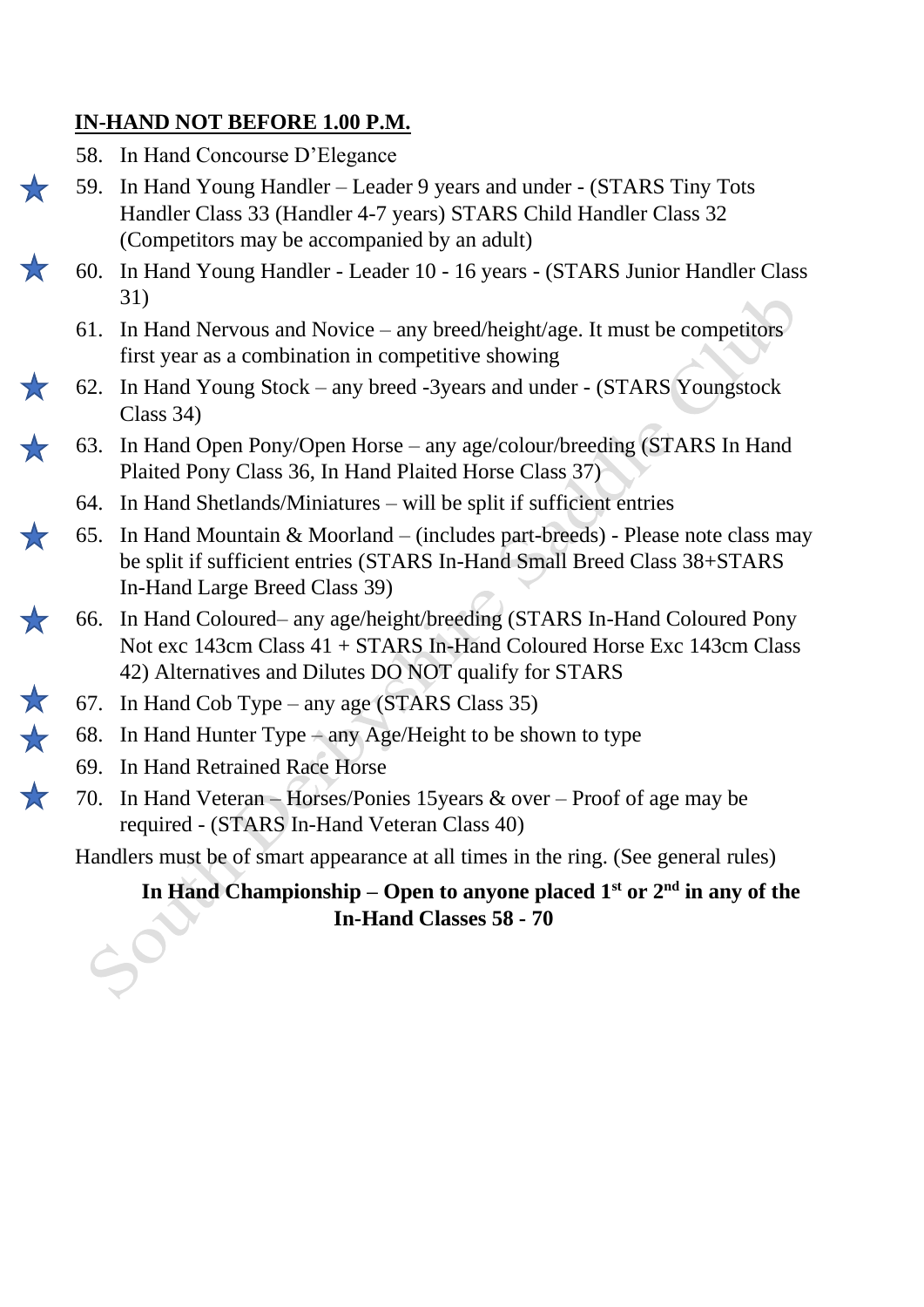# **POINTS COMPETITION SECTION**

- 1. All competitive club classes & all gymkhana games points shall count towards the members' points' competition.
- 2. Points shall be awarded as follows:

| $1st$ place | 6 points |
|-------------|----------|
| $2nd$ place | 5 points |
| $3rd$ place | 4 points |
| $4th$ place | 3 points |
| $5th$ place | 2 points |
| $6th$ place | 1 point  |

- 3. No points shall accrue until after membership fees for the current year have been paid.
- 4. Points are awarded for combinations of horse/pony and rider/handler. A rider/handler may not aggregate points with more than one animal.
- 5. A combination of horse/pony & rider/handler must enter a class at least 3 times to qualify for an end of season trophy.
- 6. The members gaining the most points throughout the year in a particular group and discipline shall be deemed the overall winner for that group and discipline However, you can only be eligible for an overall winner's trophy if there has been at least two club members competing in the same class for a minimum of three shows.
- 7. We have TWO OVERALL SUPREME CHAMPIONS at the end of the season. We have a SUPREME CHAMPION for our mini competitors so our competitors 11 years and under competing in their appropriate classes and a SUPREME CHAMPION for our competitors 12 years and over. For our Supreme Champions we will be taking the scores from your eight highest placed classes at the end of the season. We feel this will be fairer to all competitors.